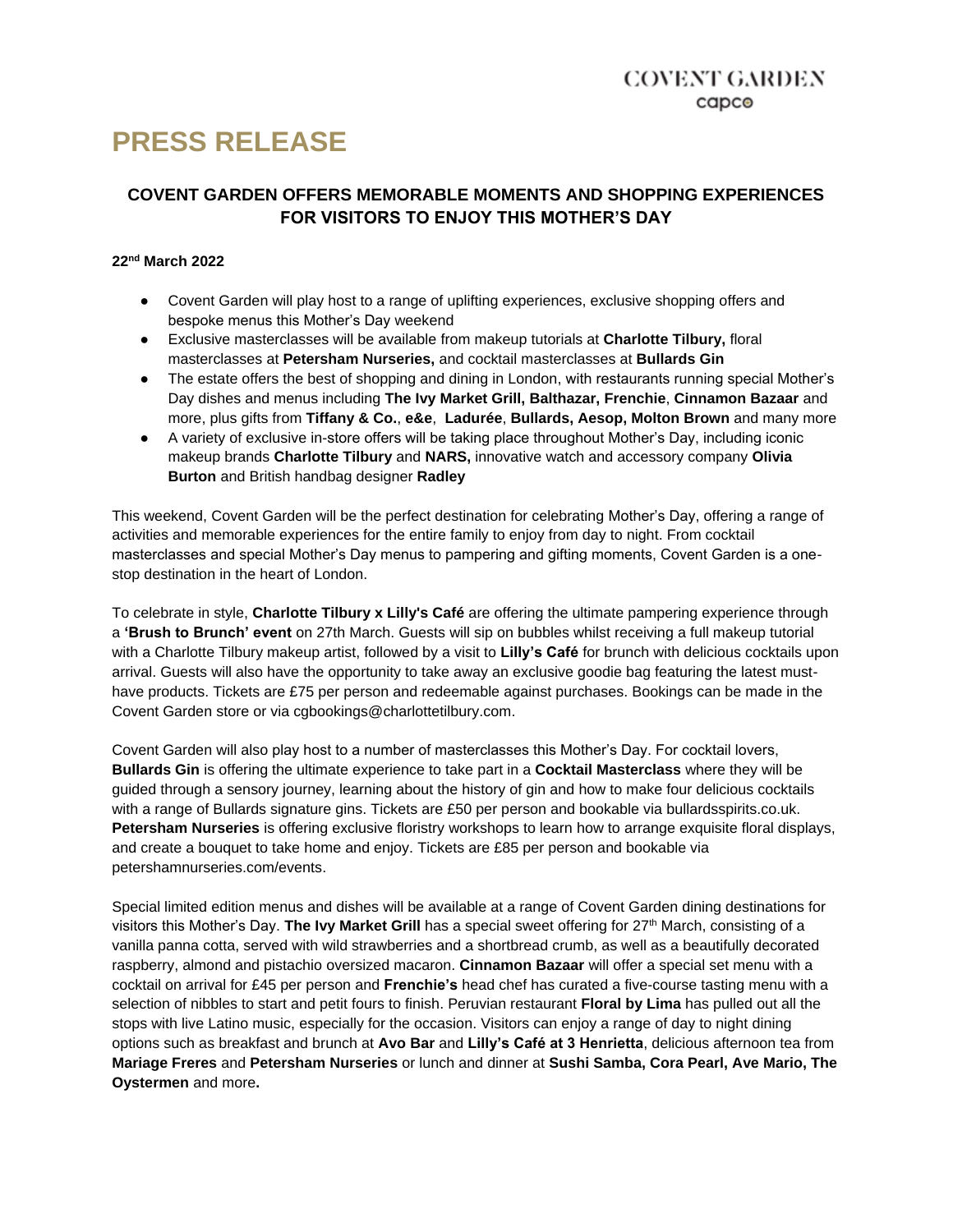# COVENT GARDEN capco

Just in time for Mother's Day, **Balthazar** is launching its new Spring campaign, 'Le Printemps', which will celebrate the change in seasons with a French themed floral installation, pop-up flower shop, and spring specials created in collaboration with Grey Goose Vodka. The campaign pays homage to Balthazar London's building, which formerly housed flower cellars, as well as Covent Garden's ties to London's historical flower markets. The pop-up flower shop will run until Sunday, 27 March and more exciting activities including live jazz performances will be taking place throughout April.

For visitors seeking the perfect gift to show appreciation, Covent Garden has shopping options for all tastes and budgets. For a luxury gift, **Tiffany & Co, Vashi, Bucherer and e&e,** offer personalisation services in store, giving guests the option to customise a unique piece of jewellery that will last a lifetime. Shoppers can spoil their motherly figures with a lavish hamper from **Bullard's Gin.** For an added treat, **Molton Brown's** brand new limited edition Delicious Rhubarb and Rose fragrances are available until 26th April, and **Aesop's** new Mother's Day Beacon Kit is available with four fragrant formulations to refresh the face, replenish hands, and cleanse and nourish the body.

For lovers of a sweet treat, **Blondies** will be offering shoppers the option to add a personalised message of their choice to their insta-famous giant cookies, while **Ladurée** is providing special gift boxes illustrated with the streets of Paris, personalised macarons and sweet heart-shaped cakes made in house by the brand's pastry chef.

Covent Garden's renowned **Royal Opera House** also has perfect gifts for Mother's Day with their selection of exclusive products. Their specially curated gift sets are packaged in an iconic Royal Opera House red tote bag and consist of products such as The Royal Ballet's Sleeping Beauty mirror and pouch, a Wolf and Moon plum arch necklace, and a Love Cocoa prosecco and milk chocolate bar.

For a mother-daughter shopping spree **Ganni, American Vintage, BA&SH, Sandro, Polo Ralph Lauren,** or **Mulberry** offer extensive gifting options. **Olivia Burton** is offering 20% off in the boutique until 27th March, **Radley** will be gifting wildflower seeds with every purchase over £70 in-store from 28th March, **NARS** will offer a free peek show mini set for every purchase with three or more products from 20th-28th March and **Charlotte Tilbury** will be offering a free gift worth £52 when shoppers spend £120 or more.

For further information on drinking, dining and shopping, offers and things to do in the area please visit [www.coventgarden.london](http://www.coventgarden.london/) or visit @CoventGardenLDN

-Ends-

@CoventGardenLDN #CoventGarden Coventgarden.london

**For all media enquiries, requests for interviews or images, please contact:**

#### **Capco Covent Garden**

Catherine Riccomini Tel: +44 (0)20 7395 5499 / Catherine@capitalandcounties.com

#### **Mission**

Covent Garden Press Office: +44 (0)20 7845 7800 / capco@thisismission.com

### **Capco Covent Garden:**

Covent Garden is a leading retail and dining destination and is one of the most vibrant estates in the heart of central London. The area is now home to a wide variety of British, global and independent brands including